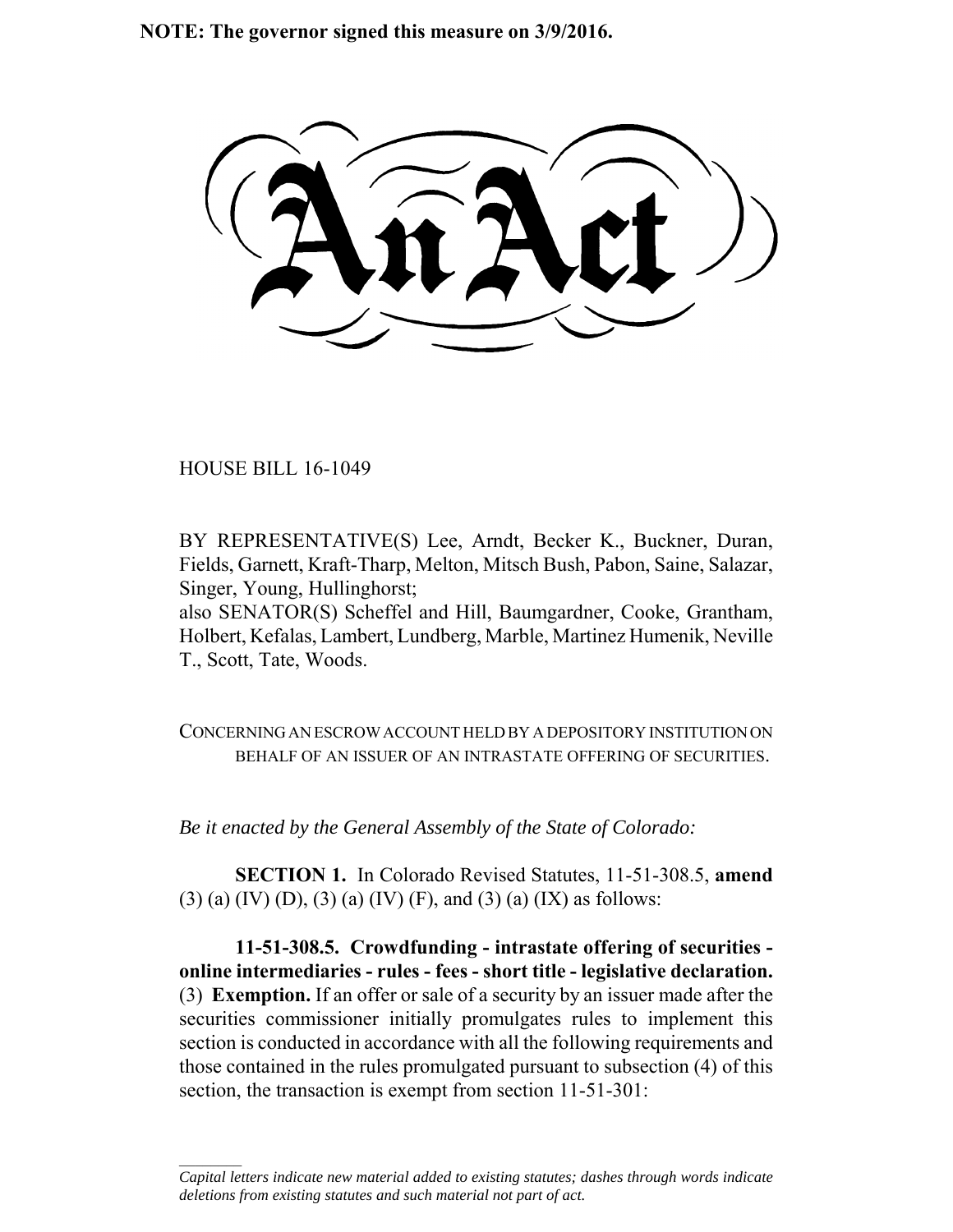(a) The issuer of the security must be a business entity organized pursuant to the laws of Colorado and authorized to do business in Colorado and meet all of the following requirements:

(IV) Unless waived or modified by written consent by the securities commissioner, not less than ten days before the commencement of an offering of securities pursuant to the exemption provided by this section, the issuer must do all the following:

(D) Provide the securities commissioner with a copy of an escrow agreement with a bank, regulated trust company or corporate fiduciary, savings bank, savings and loan association, or credit union DEPOSITORY INSTITUTION authorized to do business in Colorado in which the issuer will deposit the purchaser's funds or cause the purchaser's funds to be deposited and that the issuer may access only as provided in sub-subparagraph (F) of this subparagraph (IV). The bank, regulated trust company or corporate fiduciary, savings bank, savings and loan association, or credit union DEPOSITORY INSTITUTION in which the purchaser funds are deposited shall act only at the direction of the party establishing the escrow agreement and does not have any duty or liability, contractual or otherwise, to any purchaser or other person. A purchaser may cancel the purchaser's commitment to invest if the minimum amount established pursuant to sub-subparagraph (F) of this subparagraph (IV) is not raised before the time stated in the escrow agreement.

(F) Establish both a minimum and a maximum offering amount, and deposit all funds raised from purchasers pursuant to the exemption provided by this section into an escrow account established pursuant to sub-subparagraph (D) of this subparagraph (IV); EXCEPT THAT, ONCE THE MINIMUM OFFERING AMOUNT HAS BEEN RAISED AND DEPOSITED IN THE ESCROW ACCOUNT, THE ISSUER MAY TERMINATE THE ESCROW ARRANGEMENT. The minimum established must be not less than one-half of the maximum offering amount. The maximum amount must not exceed the limitations set forth in subparagraph (II) of this paragraph (a). The issuer shall not access the escrow funds until the aggregate funds raised from all purchasers equals or exceeds the minimum amount. The issuer shall use all funds in accordance with representations made to purchasers.

(IX) All payments for purchase of securities offered pursuant to the exemption provided by this section must be directed to and held by the

## PAGE 2-HOUSE BILL 16-1049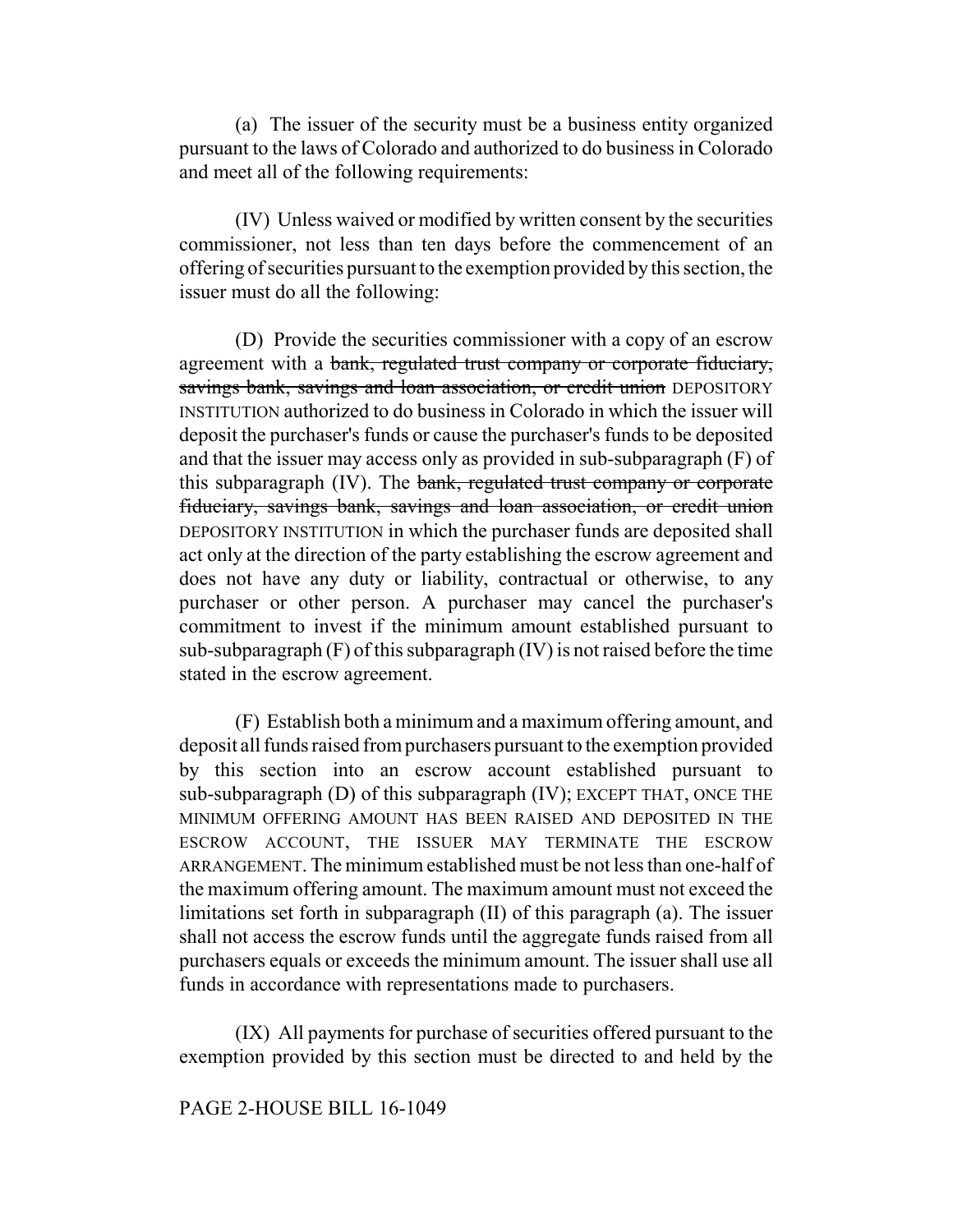financial DEPOSITORY institution specified in sub-subparagraph (D) of subparagraph (IV) of this paragraph (a). The securities commissioner may request from the financial DEPOSITORY institution information necessary to ensure compliance with this section. This information is not a public record and is not available for public inspection.

**SECTION 2. Applicability.** This act applies to conduct occurring on or after the effective date of this act.

**SECTION 3. Safety clause.** The general assembly hereby finds,